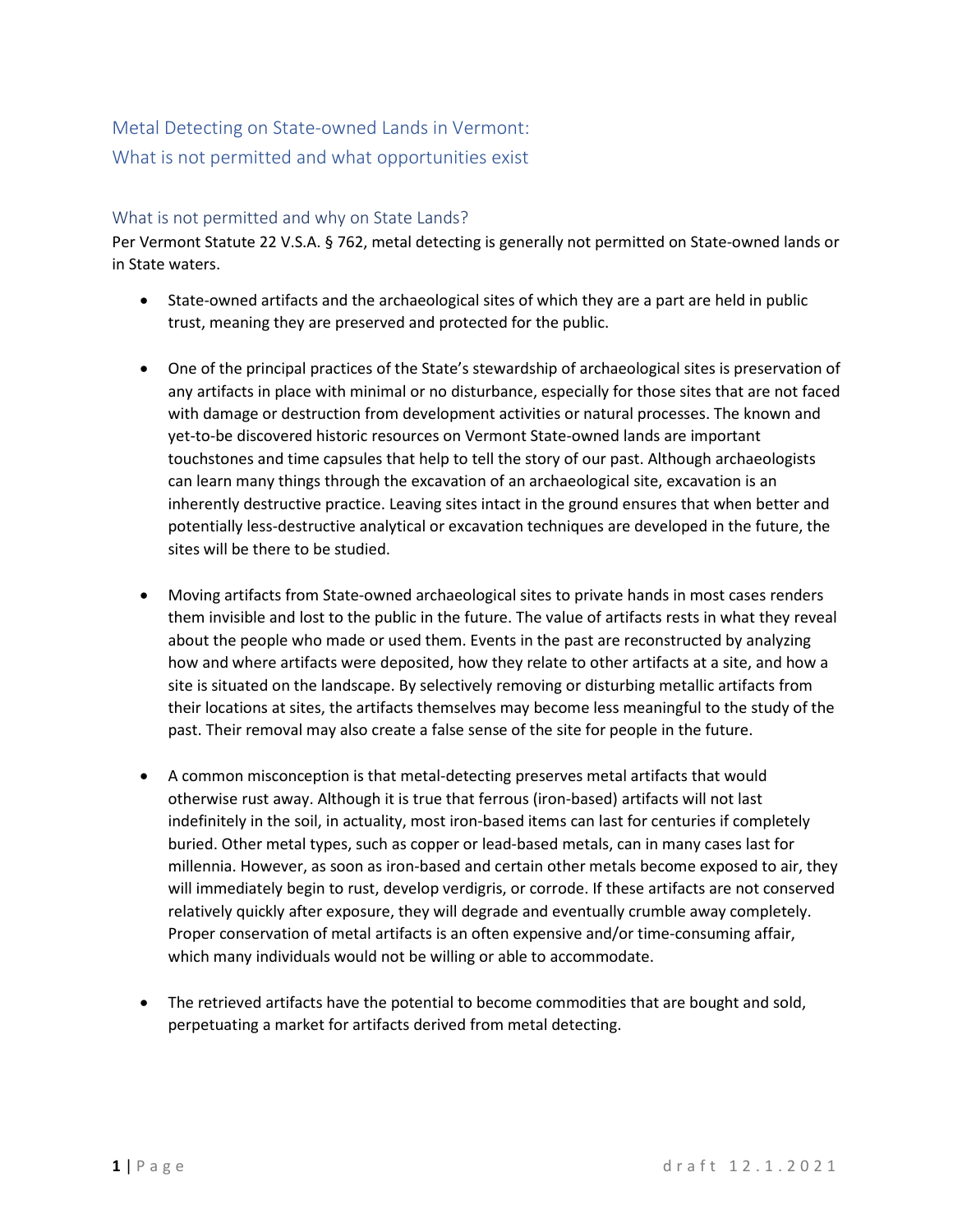## What are the opportunities for metal detecting on State Lands?

- Per Vermont Statute 22 V.S.A. § 762, the State reserves to itself the exclusive right of field investigations of sites owned or controlled by it.
- Per Vermont Statute 22 V.S.A. § 764, the State may provide a permit for archaeologists to conduct those field investigations on its behalf.
	- o Permits are rarely granted, and only in the context of an educational activity conducted in partnership with a professional archaeologist(s).
	- o Permits are typically provided to professional archaeologists working on State land in advance of ground disturbing activities (i.e. – new or improved roads or buildings, etc.).
	- o In all cases where a permit is issued, 22 V.S.A. § 764 states that artifacts recovered from field investigations on State land or State waters are the property of the State. Artifacts derived from field investigations on State land or State waters are never given to private individuals.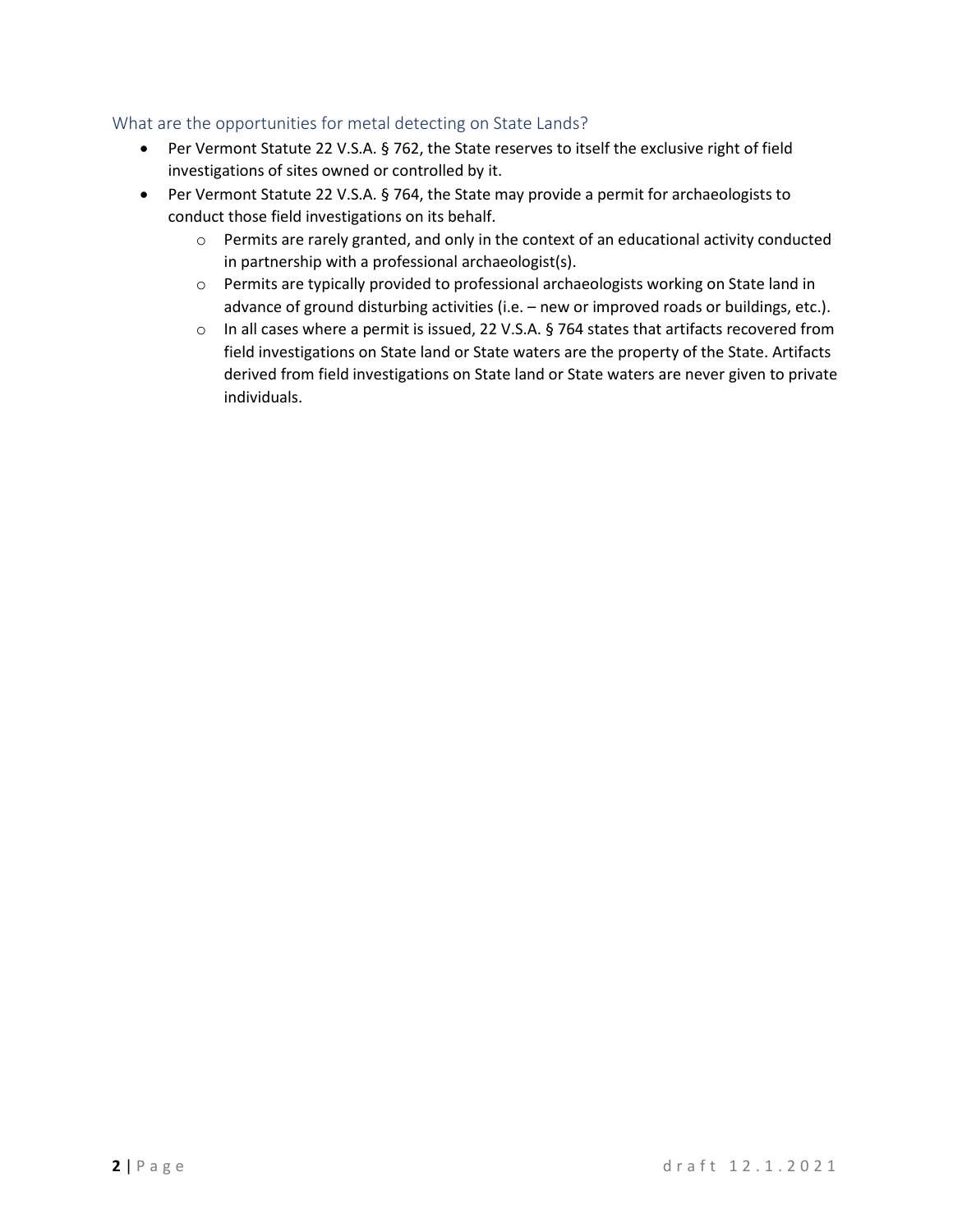# **Metal Detection on State-owned Lands and Archaeological Concerns February 10, 2021 Vermont Division for Historic Preservation/State Historic Preservation Office**

Metal detection is a means to discover metallic artifacts in the ground through the production and interpretation of electromagnetic fields by a handheld device. Some metal detectors can also differentiate between types of metals. There is no way, however, to determine what an artifact is, or if it is part of a larger archaeological site, until the user excavates into the soil and retrieves it. This destroys the context, rendering the artifact unable to contribute to the significance of Vermont's history:

- One of the principal tenets of VDHP's **stewardship for archaeological sites is preservation in place** with no or minimal intrusion, especially for those sites that are not faced with damage or destruction from modern development. The known and yet-to-be discovered historic resources on Vermont State-owned lands are important touchstones and time capsules that help to tell the story of the state's past. Not every historic-era site needs to be excavated to be understood. Visible site remnants can be mapped, photographed, interpreted, and compared to other sites in the area and region to enable a basic understanding of their place within the broad patterns of our history. Moreover, once a site is disturbed, whether minimally or through extensive investigation, the story it can tell is typically marginalized or even fully destroyed.
- At its most basic, archaeology is the study of the human past through the things people left behind. For trained archaeologists, the value of artifacts rests in what they reveal about the people who made or used the items. **A fundamental principle of this is** *Context***,** which is all the information associated with the artifact including where it is located, the environment in which it was found, and the relationships between it and other artifacts/ecofacts/structures/features. Events in the past are reconstructed by analyzing how and where artifacts were deposited, how they relate to other artifacts at a site, and how a site is situated on the landscape. By removing or disturbing metallic artifacts from their locations, not only do the artifacts themselves likely not contribute anything meaningful to the study of the past, but their removal creates a false sense of the site for people in the future. The areas excavated during the retrieval of metallic artifacts is also disturbed in the process. In short, once an item is removed from the area it was originally deposited, the site's story is altered or lost.
- Beyond issues of preservation and context, **artifacts and the sites of which they are a part on State-owned land are held in trust for the public.** Unless the finder makes significant efforts to conserve, interpret, and provide access to the recovered artifacts, moving them to private hands effectively renders them forever invisible and lost. Moreover, these retrieved artifacts have the potential to become commodities that are bought and sold at auction, further stimulating the desire for artifacts derived from metal detecting in the future.
- **Material Deterioration:** Although it is true that ferrous (iron-based) artifacts will not last indefinitely in the soil, they can generally last for centuries. Other metal types, such as copper or lead-based metals, can last indefinitely. As soon as iron-based and certain other metals become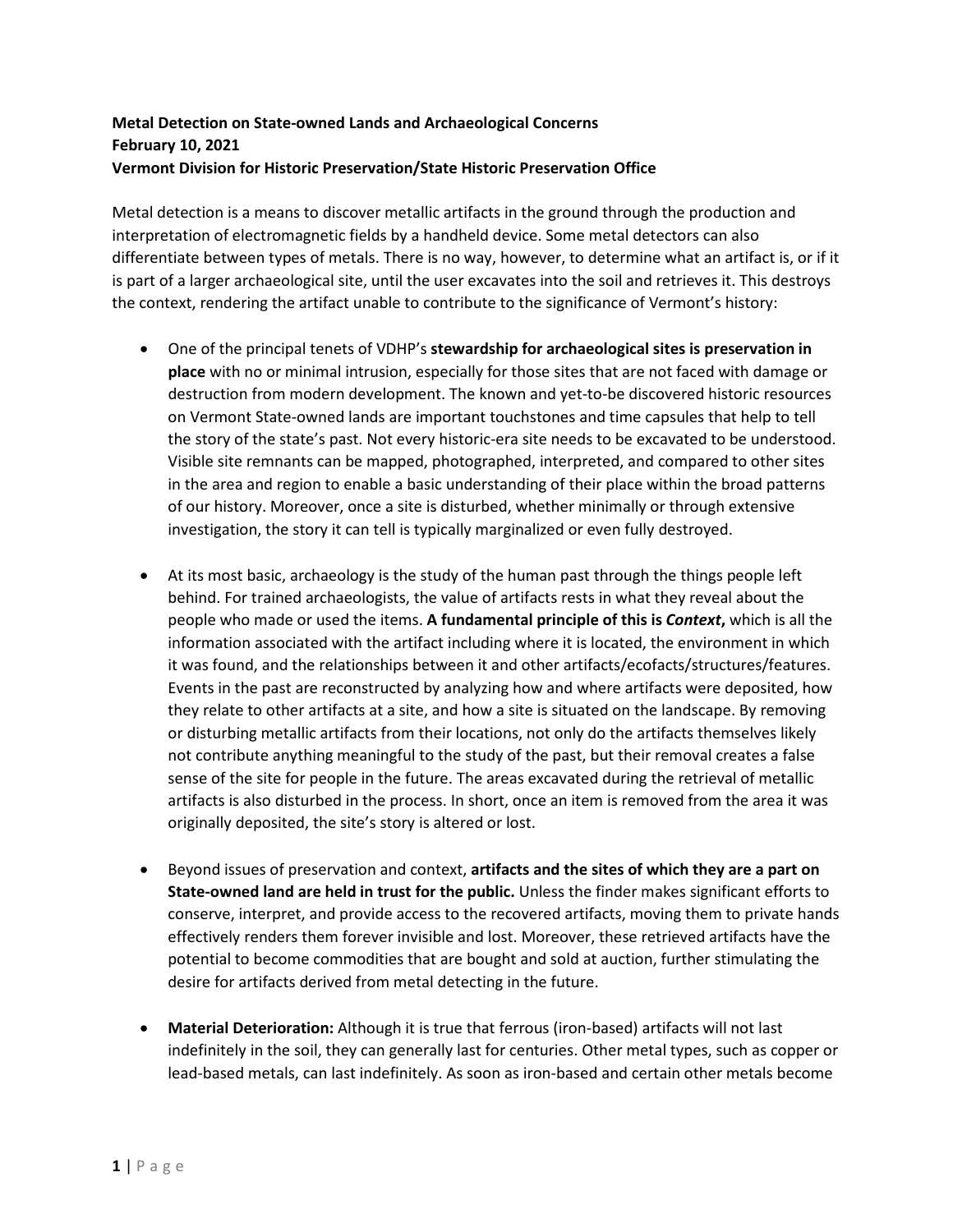exposed to air, however, they will begin to rust, develop verdigris, or corrode. If these artifacts are not conserved relatively quickly after exposure, they will eventually rust away completely.

Therefore, although permitted by Statute, no permits have been granted for the exploration and field investigations on State lands or within the boundaries of designated State archaeological landmarks to an amateur. All professional investigations have the direct involvement of the State Archaeologist and Survey Archaeologist and follow the *Guidelines for Conducting Archaeology in Vermont*.

#### **Relevant State Legislation and Federal Code:**

**Title 22: Libraries, History, and Information Technology Chapter 014: Historic Preservation Subchapter 007: Protection of Archaeological Information (Cite as: 22 V.S.A. § 762) § 762. Field investigation**

The State reserves to itself the exclusive right of field investigation on sites owned or controlled by the State in order to protect and preserve archaeological and scientific information, matter, and objects. All information and objects deriving from State lands shall remain the property of the State and be utilized for scientific or public educational purposes. (Added 1975, No. 109, § 4.)

**Title 22: Libraries, History, and Information Technology Chapter 014: Historic Preservation Subchapter 007: Protection of Archaeological Information (Cite as: 22 V.S.A. § 764) § 764. Permits for exploration**

The State Historic Preservation Officer, with the advice of the State Archaeologist, may issue permits for exploration and field investigations to be undertaken on State lands or within the boundaries of designated State archaeological landmarks to an amateur or professional whom the State Historic Preservation Officer deems properly qualified to conduct the activity, subject to such rules and regulations as the Division may prescribe, with a view toward disseminating the knowledge gained through his or her activities; and, provided that a summary report of the undertakings, containing relevant maps, documents, drawings, and photographs be submitted to the Division; and, provided further, that all specimens so collected under permit shall be the permanent property of the State and that the State Archaeologist shall make prior arrangements for the disposition of specimens derived from the activities in an appropriate institution of the State or for the loan of the specimens to qualified institutions in or out of the State. (Added 1975, No. 109, § 4; amended 2001, No. 35, § 5.)